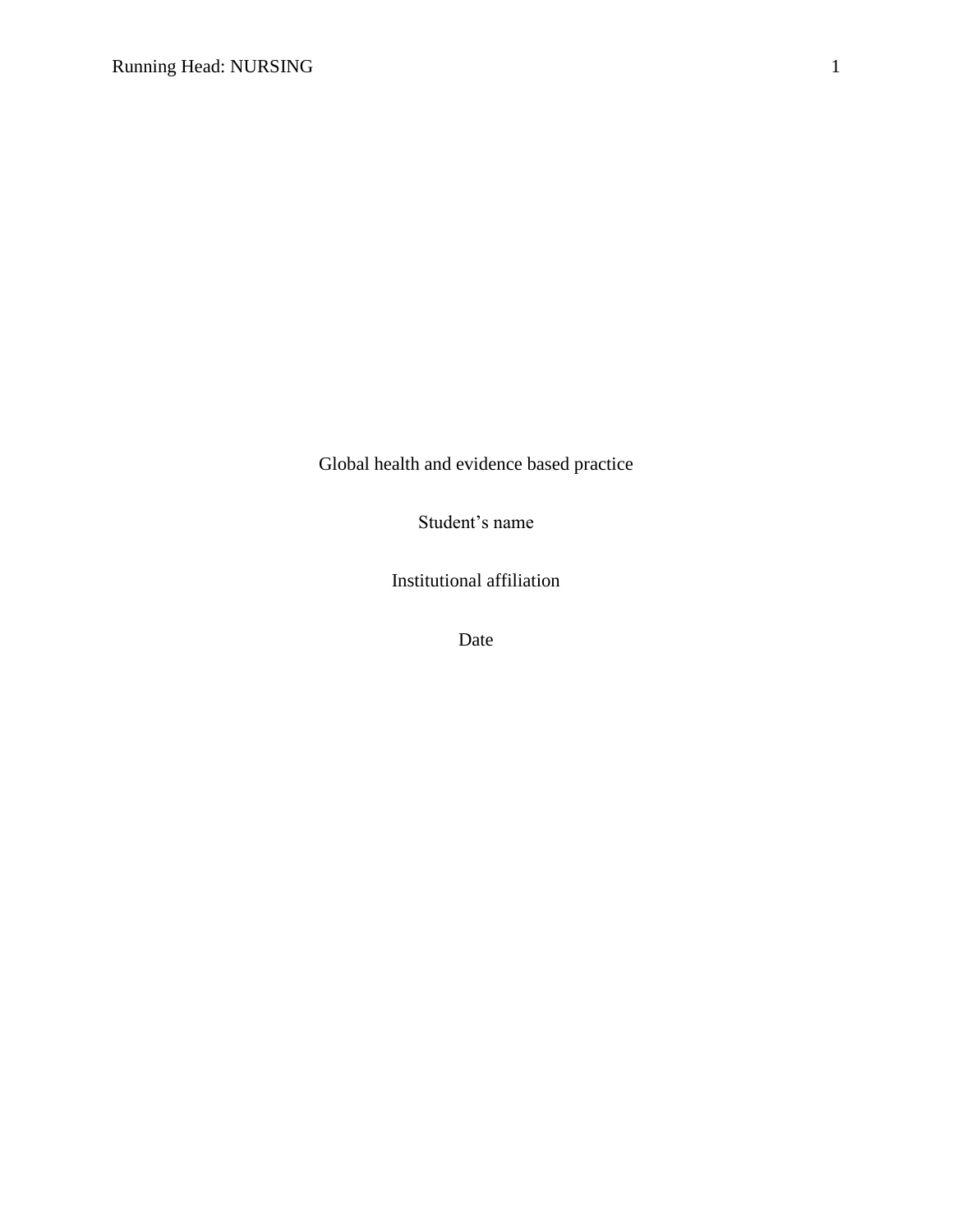Global health involves the act of conducting researches that in turn require an evidencebased practice so as to bring out the intended findings. Global health worldwide hence incorporates a whole different lot of countries. To achieve a set of objectives, some medical practitioners adopt evidence-based practice as a way of conducting research: clinical data for clinical use. This paper brings out different findings and reasons as to why different clinical research methods are better as compared to others. Evidence related to the same is also included in the paper.

# **Keywords**

Global Health Research Evidence based practice, Findings medical practitioners Research methods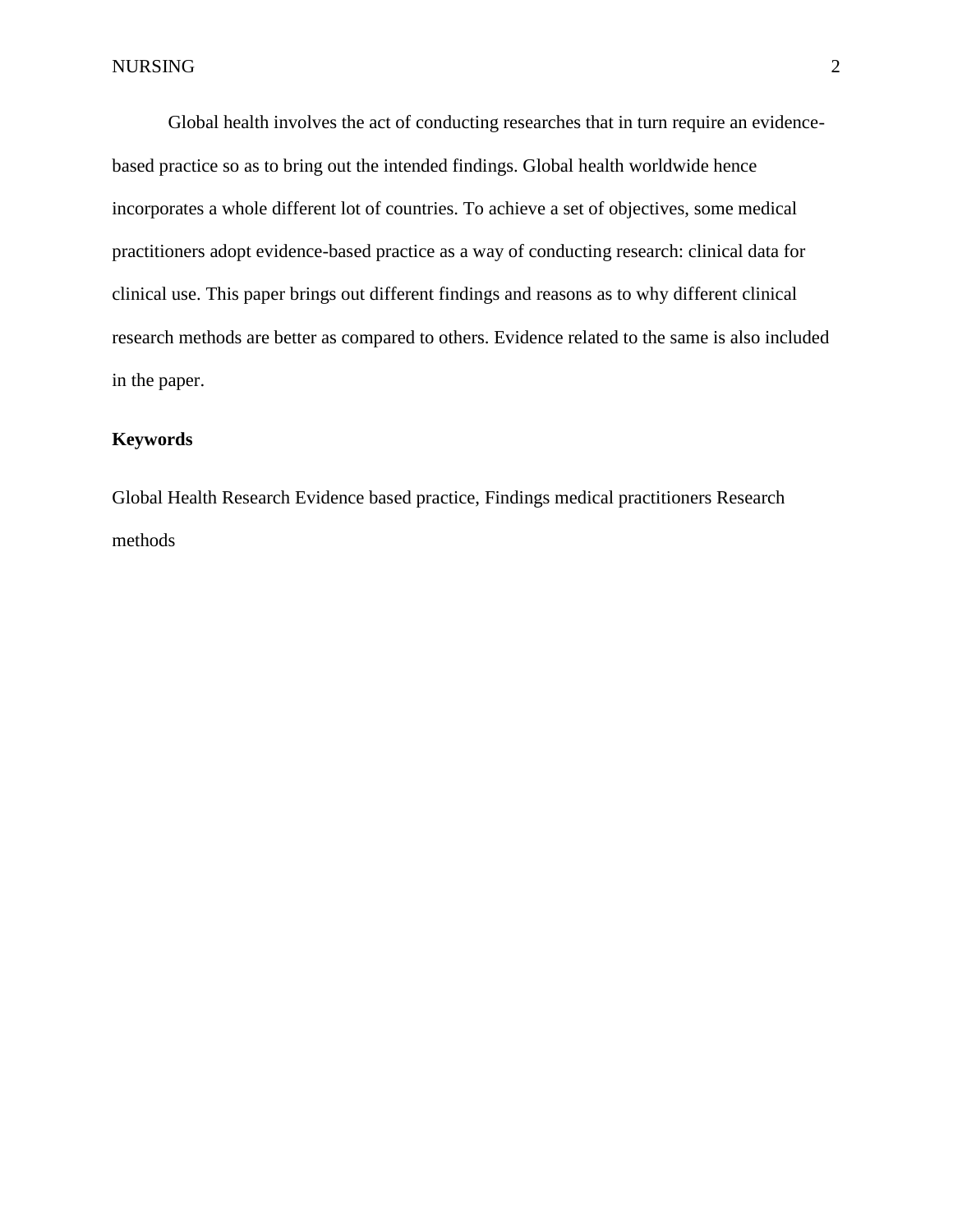Evidence-based practice wholly revolves around an integration of the best medical research methods. As a result, it calls for skilled medical personnel to find and record empirical clinical data. The main aim is to identify clinical problems that affect some countries on a global level. Some methods have been introduced to create reliable data. The truth is, some prove to be better than others out depending on the quality of their findings.

In the field administering treatment to a patient, evidence-based practice is the most effective. As a result, they rely on scientifically related data to provide findings. Its history dates back to 1972.Nonetheless, evidence-based practice evolves day in day out. Some factors like a rise in the level of technology fuel the rate at which interventions based on the practice.

Some of these interventions include the use of electronic health records to keep track of the patient's health. Since the technique has been incorporated in today's health systems, government policy requires all nurses to have a vast knowledge in evidence-based practice. Consequently, education institutions have now introduced the technique to nursing programs. Health organizations now prefer nurses who are well affirmed with the techniques. The main aim rotates around involving nurses while making critical clinical decisions.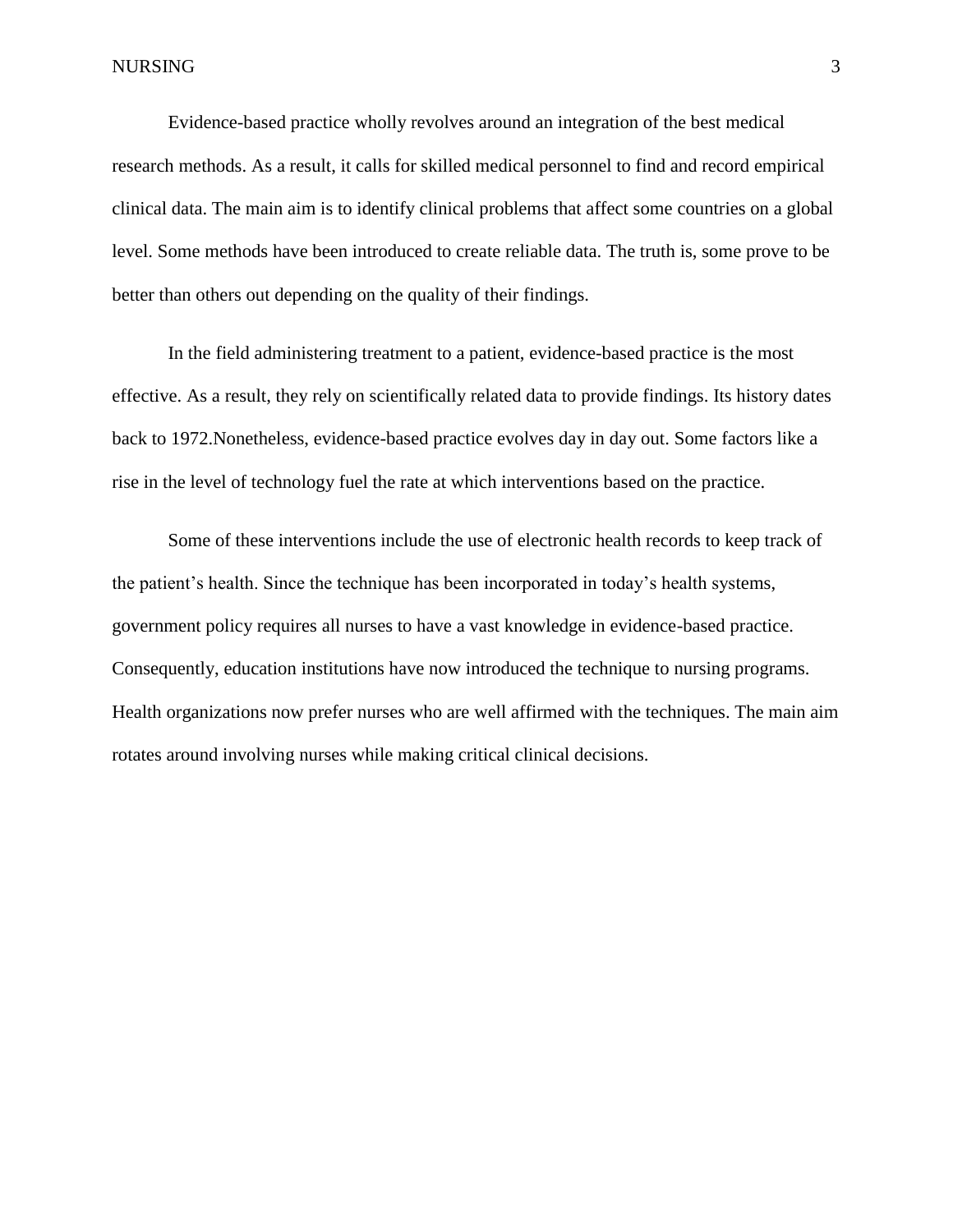#### NURSING 4

#### **PART A**

As per recent findings, a number of health organizations are on the lookout for nurses or learned-qualified medical practitioners. As a result, they are in day to day decision-making process so as to facilitate the daily running of any health organization. The health market is also in one way or another diverting its dynamics by incorporating better methods in improving its patient's level and quality of healthcare.

In a bid to provide better HealthCare, institutions are faced with a competition challenge. Bearing in mind that there is an ever increasing shortage of nurses, some organizations are seeking to improve their status by employing qualified practitioners. Skilled personnel who have what it takes to provide better services via the use of the evidence based practice.

In response to government regulations in the health sector, nurses should utilize evidence-based research. The method is important since it seeks to improve the outcome of patients. Comprised of 3 different components namely; research evidence, clinical expertise and patient values, it leads to a better outcome and realization of goals. Also, it plays a role in ensuring that health resources are used sparingly hence relevant evidence is usually collected.

Before evidence-based practice came into the picture, nurses wholly relied on academic colleagues to provide instructions and final verdicts on patients. Over the years the evidence based practice has now involved nurses as a vital unit in the process of decision making. A definite progression has since been noted as a result of the practice.

Besides being recognized as a vital practice in health organizations, evidence-based research is now a core unit in professional development. Institutions providing education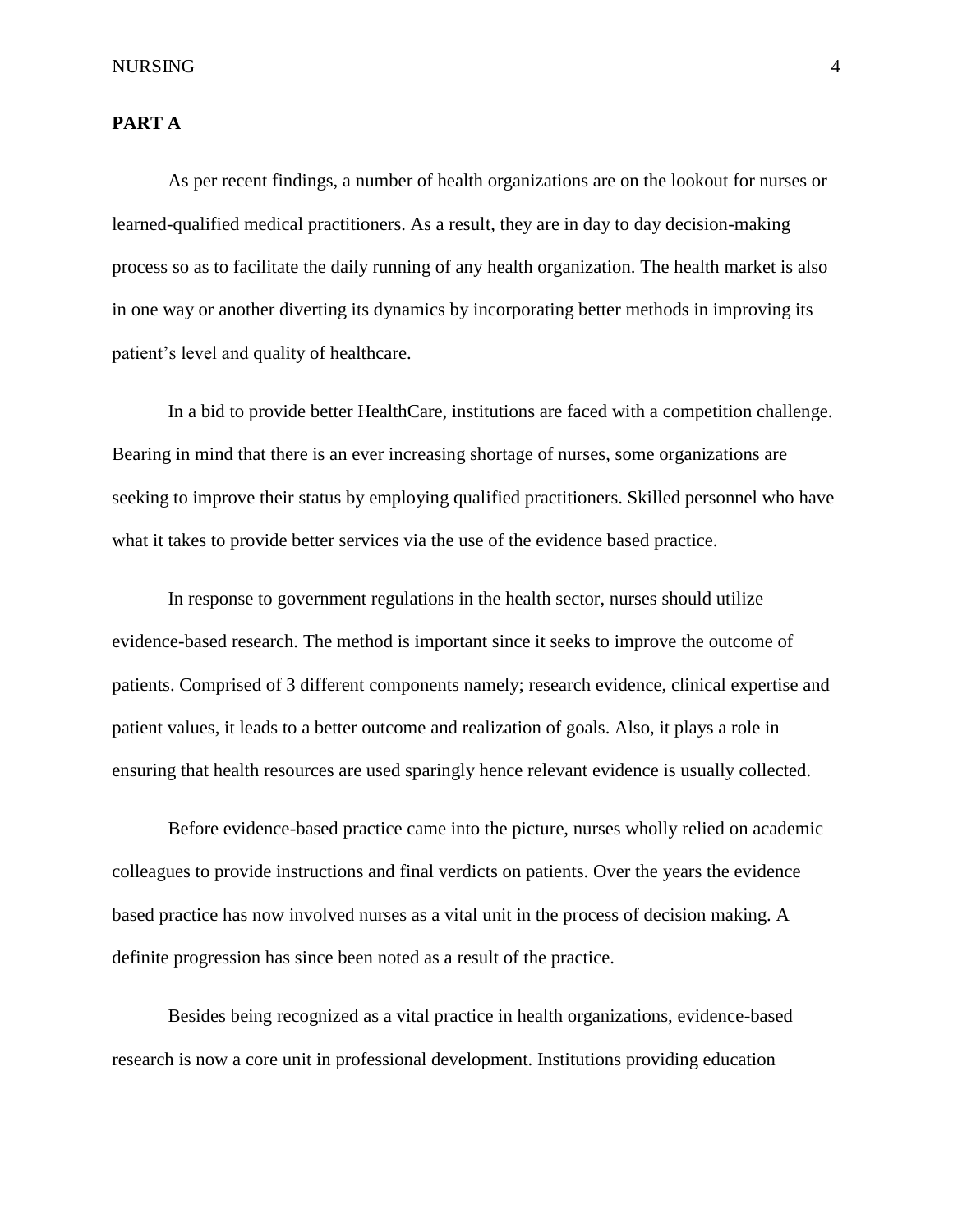programs incorporating nursing practices need to up their game to remain relevant in the world of instilling knowledge to students who seek to pursue health-based programs.

Nurses should utilize the method as mentioned earlier since it comes along with the following benefits (Rycroft-Malone et al., 2004).

#### **Benefits of evidence-based practice**

Improved data information and findings.-Utilization of the practice compels organization in realizing better information that relates to clinical practices. Evidence-based practices in one way or another weigh the truth found in pre-existing myths or assumptions in the health sector. It changes stagnant ways and strategies of how something should be done or conducted.

Increased funding and attention-Rated as the best, evidence-based practice has captured the attention of donors primarily both governmental and non-governmental organizations. As a result, it improves the quality of the program as mentioned earlier. More opportunities including jobs are on the rise as this new practice has been widely accepted.

The increase in the level of technology-Technology has been advanced as a result of the health programs. It helps by tracking a client or patient's health record over a period. Use of technology in making the program work also drives in the issues of security. Medical records are electronic hence kept private. Data is rarely tampered with since medical outlets usually keep a backup of any vital information.

# **Part b**

The main aim of the investigation is to generate new evidence and knowledge pertaining an issue that some people were not aware. Studies involving researching are systematic and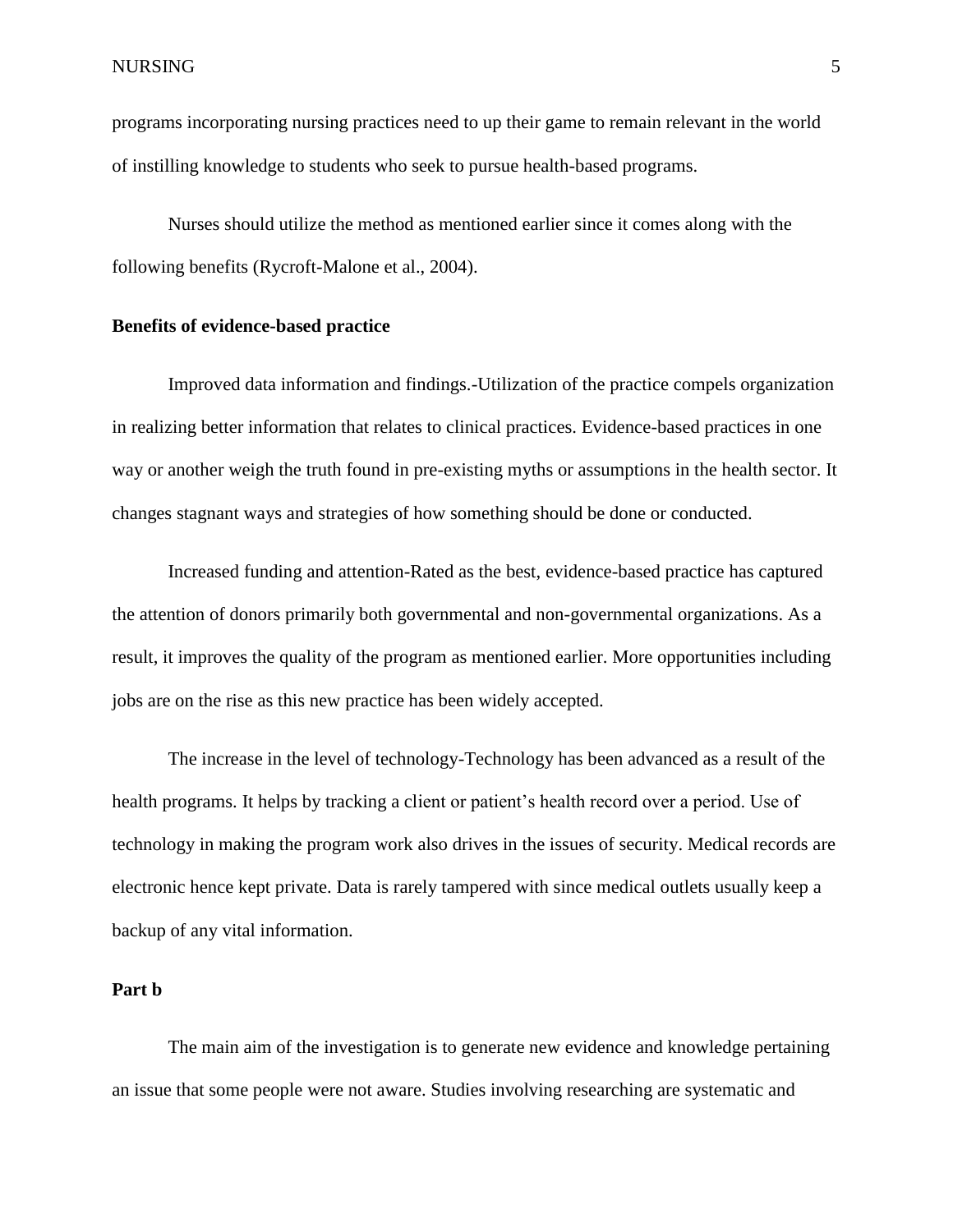NURSING 6

follow a particular strategy or procedure to realize an outstanding result. Research suggests something deeper like finding out about a particular phenomenon. It proves to be more rigorous. Its skills are however used in a method known as evidence-based practice. The method is used to realize and identify clinical findings for the benefit of a client's conditions.

Widely practiced by nurses, the process aims to promote better health care. Nurses need the skills involved in research methods so as to incorporate it into the now established health program. Unlike research, EBP includes the act of translating findings and incorporating a clinical decision. Nurses should understand the qualitative type of research method which involves answering questions on why or how a particular phenomenon came to exist. Qualitative data do not generalize a whole community as whole from just a single finding. In this way, it relates to nursing since only patients results cannot be used to prove the state of a whole lot of other people.

Qualitative research wholly revolves around the interpretation of data and conclusions by making use of them and finally transforming (Melnyk & Fineout-Overholt, 2011). Some qualitative researchers used in health care are grouped as generic since they are somewhat of inductive and rarely stray away from nature. Over all the other methods, nurses should gain knowledge in the qualitative type of research so as to facilitate the process by which evidence based practice is utilized across health institutions.

The mentioned kind of research is also being used in healthcare to identify barriers behind only health barriers. It helps to determine what state to put in a patient by administering the right drugs hence calls the need for nurses to get familiar with the research method. Also, the named type of research method is used to identify both social and cultural factors that influence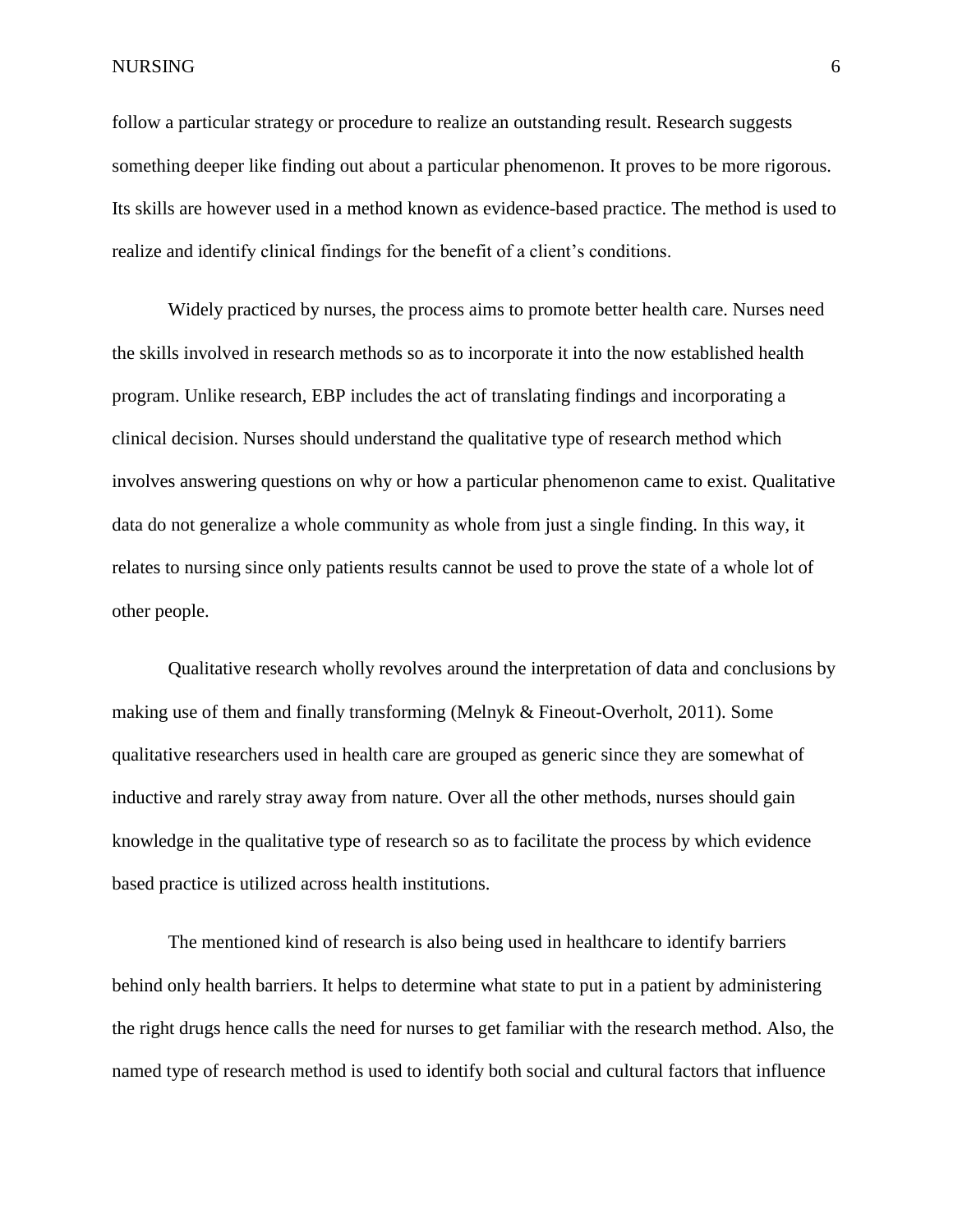health care in either a positive or negative way. Nursing involves analysis as used in qualitative research hence share some similarities as far as the two types of analysis are concerned: Discourse and conversational

For a qualitative kind of research method to work efficiently, it needs to be accompanied by qualitative knowledge. Qualitative knowledge wholly depends on information derived from the social behaviors of human beings while understanding its weight and context to make professional clinical decisions. Nursing as a profession draws its formation from data that was collected by history using the various methods of research. It is hard to apply any analysis procedure in nursing hence calls for a profession with the required skills.

# **PART C**

# **Evidence-based practice for diabetic patients in Iran**

Some complications accompany diabetes, foot ulceration being the most common. As per the article by (Varaei, Salsali, & Cheraghi, 2013), Evidence-based practice works in diabetic patients hence leads to quality improvement in the world of nursing. With the ever increasing and alarming rate of the growth of diabetes, both scientists and medical practitioners are on their toes finding an adequate solution to the menace. Diabetes mellitus is most prevalent among patients in Iran. It is a common complication is the foot ulcer. A report as per the article named above claim that 5-8% patients in Iran suffer from diabetes mellitus accompanied by an increase of 5000 patients yearly.

Nurses have a significant role to play in ensuring evidence-based practice is applied across a whole lot of patients across Iran. The practice has been embraced out of its positive progress in tackling diabetes. Nurses on the other side have been urged to seek programs that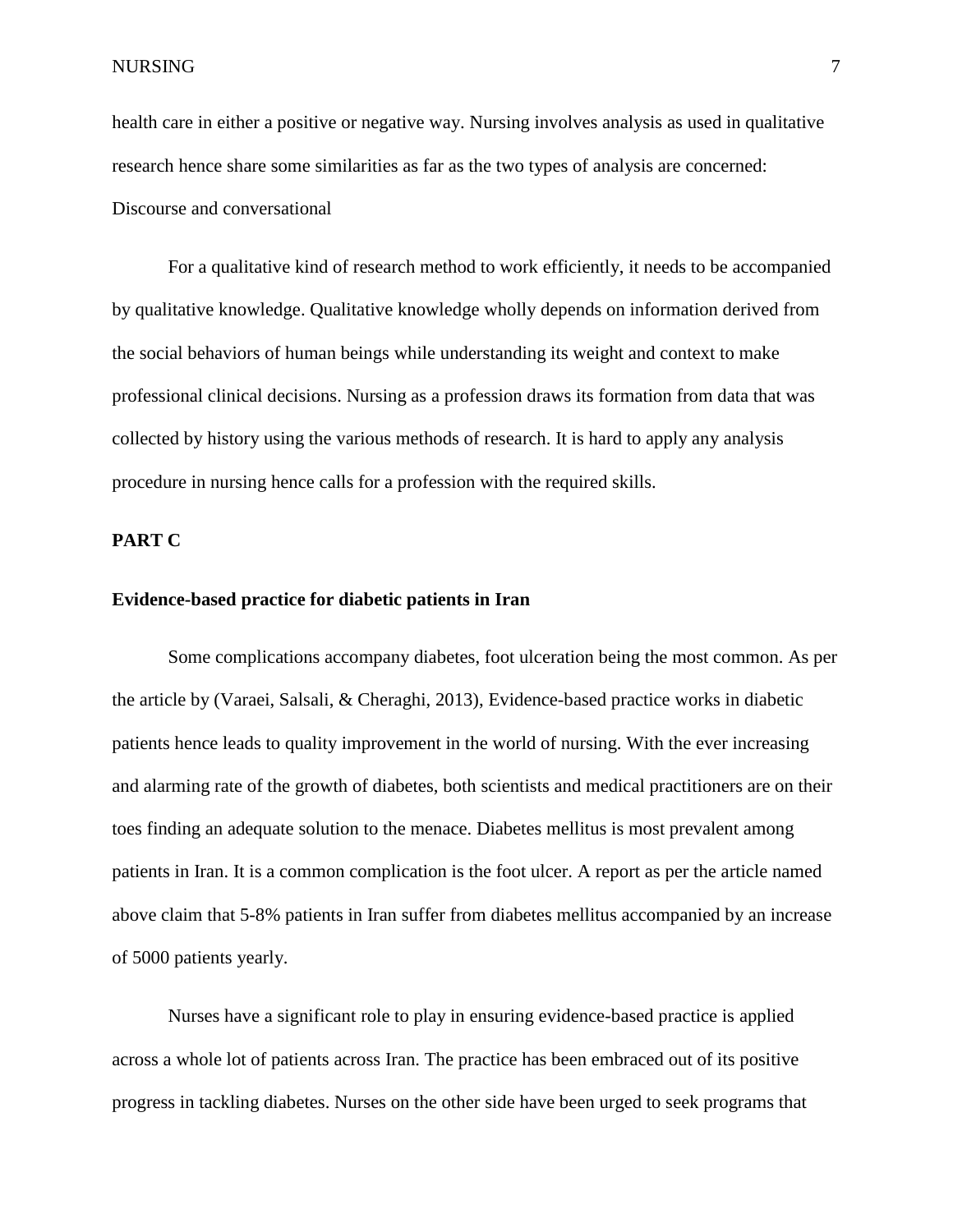will help use the technique. Evidence-based practice requires clinical expertise, patient values as well as actual research data to facilitate a clear and professional clinical decision. In a bid to promote the above technique, nurses use various technics, methods as well as materials which directly relate to evidence-based practice to tackle diabetes in Iran. They include:

# **Sample**

The whole lot of 19 nurses available in Iran underwent training on how to improve the outcome of a patient by use of evidence-based research. Not only do they provide the services but also monitor the costs met while providing better health care to patients. In the process, nurses fill a questionnaire to facilitate the evaluation of clinical performance by researchers. The survey involved the rate at which patients are admitted. As per the article, the ward which hosts different patient who needs evidence based practice to improve their outcomes, out of sixteen, three were diagnosed with diabetes mellitus.

#### **Educational, clinical programs**

To facilitate the process by which diabetes patients in Iran improved their results, nurses divided themselves into groups preferably made up of 6-7 nurses. The main aim included to educate them about diabetes. As a result, every nurse in the ward was expected to identify the problems of the specific patient. Points noted such as the risk at which the patient was exposed to help them come up with a concrete decision in dealing with diabetes.

With the aid of incorporating the above programs to help nurses arrive with a way of dealing with patients, nurses gained a better set of skills in approaching patients. Fresh data and findings fetched from research should always be incorporated and relayed towards nurses. As a result, nurses gain the chance to improve the quality of customer satisfaction. It is hence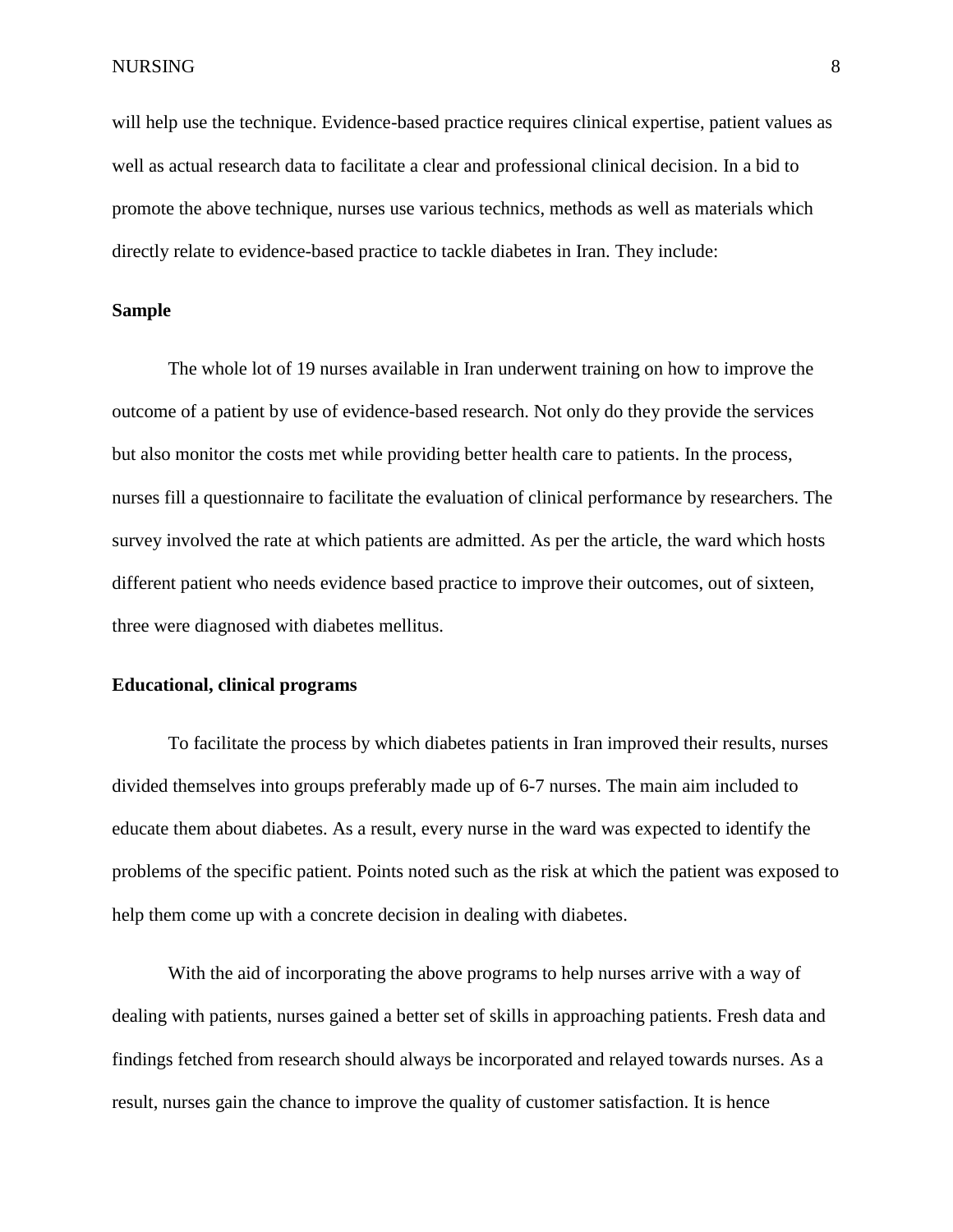achieved by way of displaying discipline and a lot of concern towards them. It is important since it creates a path in which nurses realize better outcomes in patients by use of evidence-based practice

# **Obstacles and solutions affecting Evidence-Based Practice**

# **Depth of the research.**

Research requires maximum attention to facilitate the accuracy of its data. Depending on how big an analysis is a research program request more time in handling it. Resources or rather a lot of capital and investments as well as energy will be incorporated to come up with the definite date that will lead to a professional clinical decision. On the other hand, this can be solved by the way use of better techniques or services that extract information fast

#### **Applying evidence-based research**

Difficulties are encountered while using evidence-based research due to a whole lot of different factors. Common factors include poor access to outstanding evidence and set of procedures to follow or guidelines. In one way or another mess the quality of findings hence compromising the quality of patient outcome. Some patients respond slowly to treatment which turns out to be frustrating. As a result, this can be tackled by way of applying selected incentives to drive to influence better disease management systems. Programs dealing with medical practitioners should be introduced to create awareness among nurses.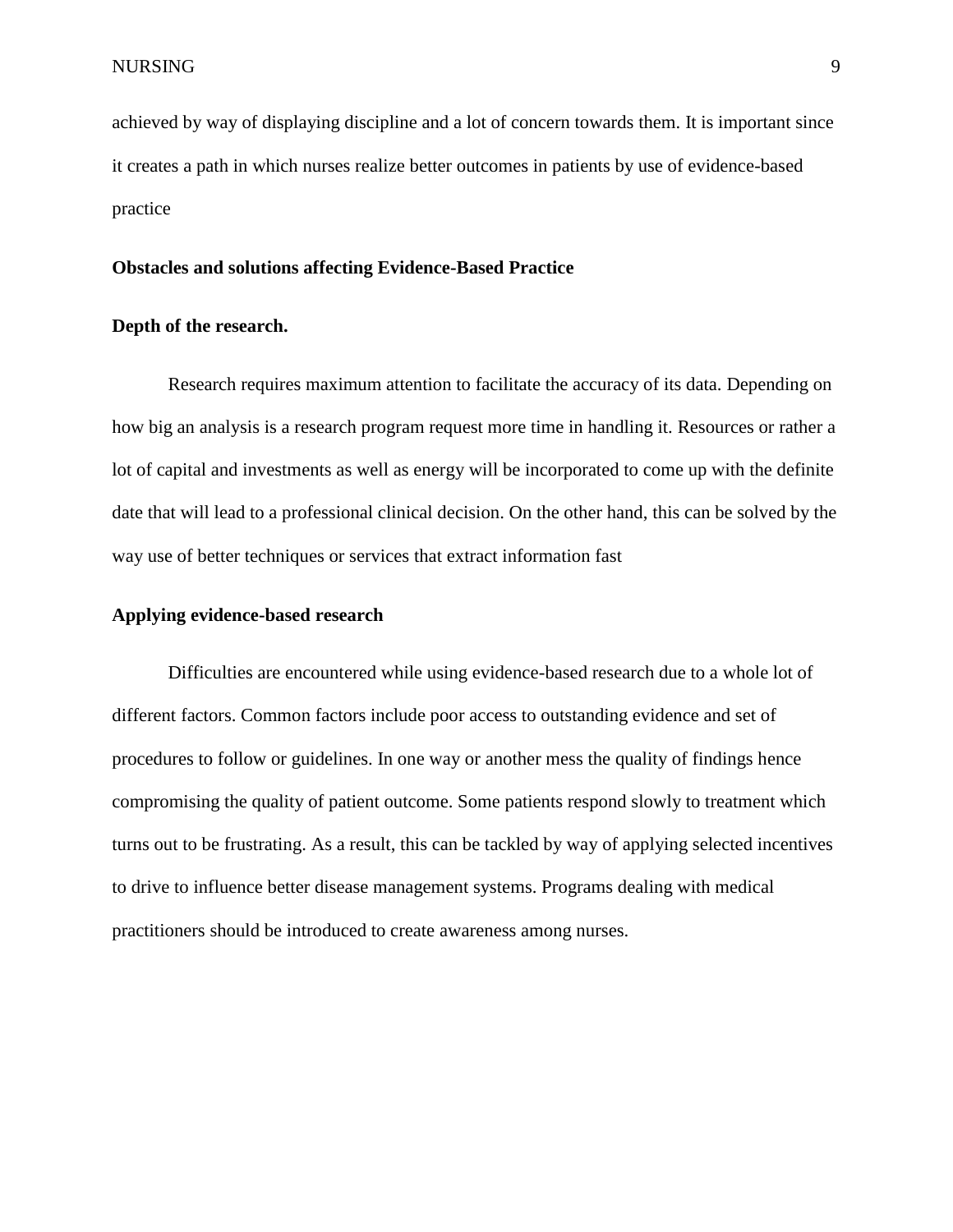# **Conclusion**

Evidence-based practice is not only available but for medical practitioners but also other health care facilities. Some of them have adopted the PICOT system and model (Patient, Intervention, Comparison, Outcome and time) Evidence-based practice is advantageous to both patients and health institutions. However, some barriers have been noted in its implementation. Despite various shortcomings in implementing evidence-based practice across health organizations, it is a practice that should be embraced. Governments should give a helping a hand by funding such programs. Non-governmental organizations should seek to find donors towards such delicate programs. Its benefits will only be noticed and felt if at all the program receives the right attention. Not only should it be a local program but something global hence patients can access medical treatment across various centers and places in the world depending on location, preferences and their health status. Evidence-based practice is the key to tackling some diseases.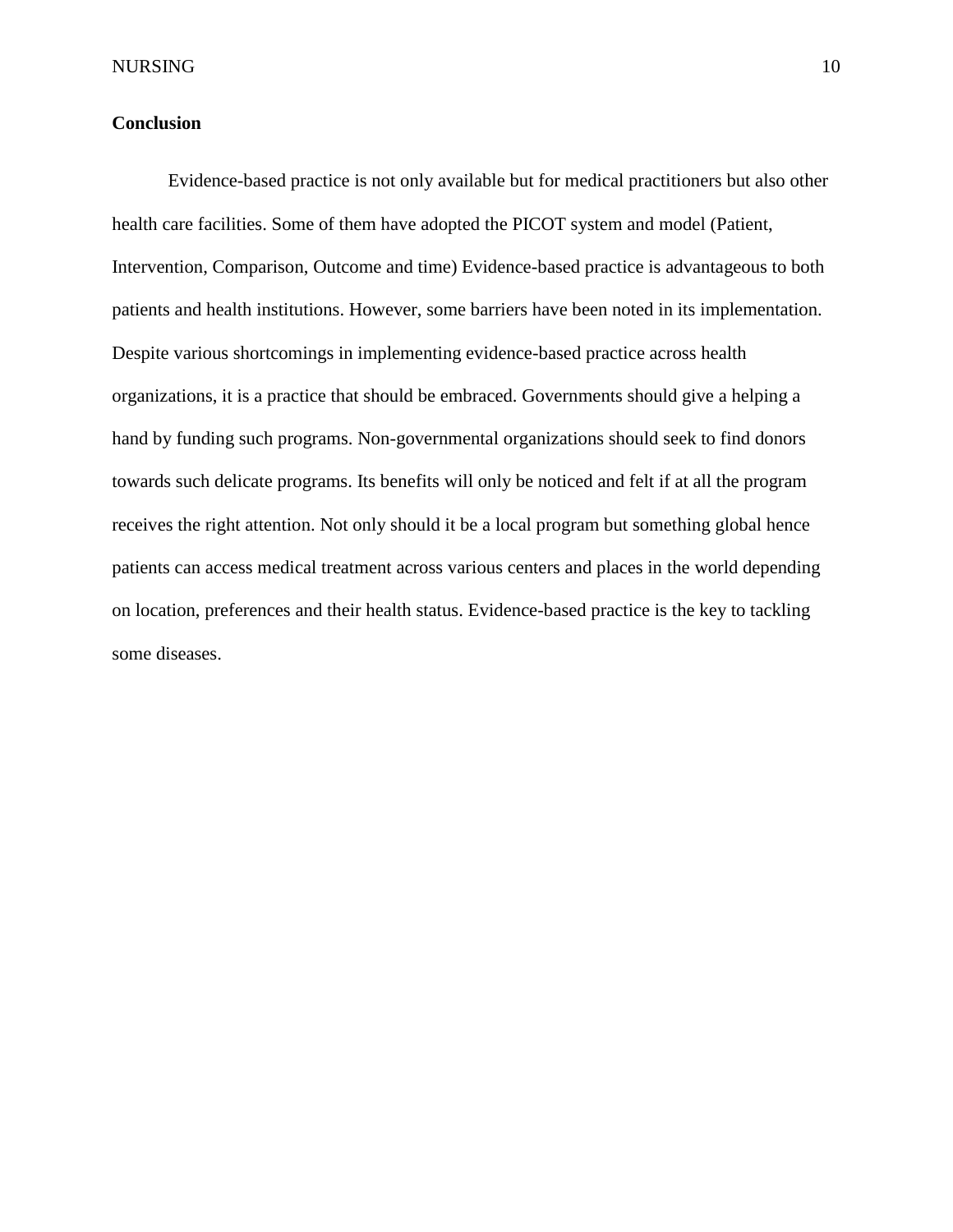# **References**

Melnyk, B. & Fineout-Overholt, E. (2011). Evidence-based practice in nursing & healthcare (1st ed.). Philadelphia: Wolters Kluwer/Lippincott Williams & Wilkins.

Rycroft-Malone, J., Seers, K., Titchen, A., Harvey, G., Kitson, A., & McCormack, B. (2004). What counts as evidence in evidence-based practice?. Journal Of Advanced Nursing, 47(1), 81- 90.<http://dx.doi.org/10.1111/j.1365-2648.2004.03068.x>

Varaei, S., Salsali, M., & Cheraghi, M. (2013). Implementation of evidence-based nursing practice for diabetic patients: An Iranian experience. International Journal Of Nursing Practice, 19, 73-80.<http://dx.doi.org/10.1111/ijn.12170>